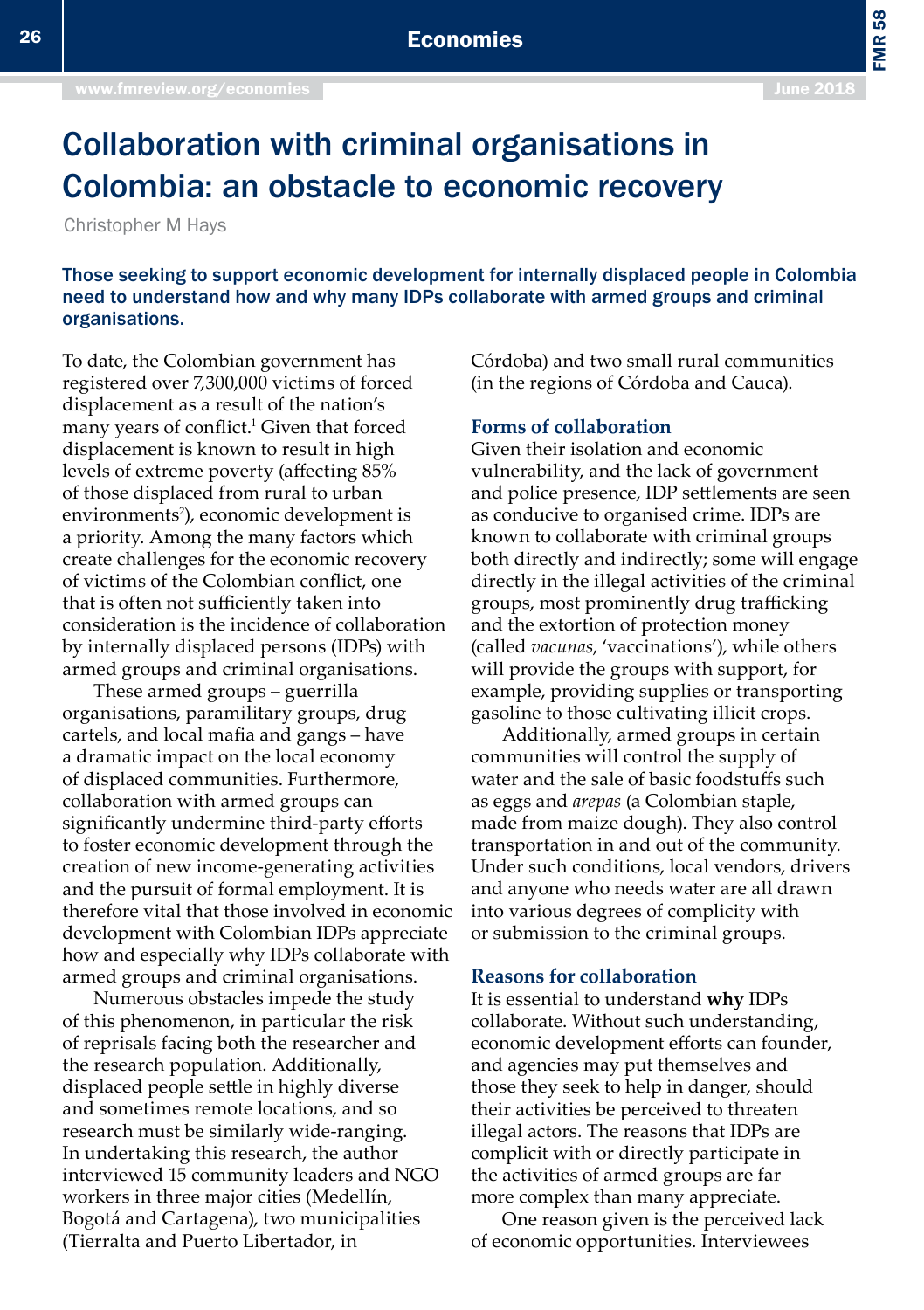

Displaced community in Colombia.

report that, at least for some IDPs, having an alternative way to support one's family would dissuade them from engaging in criminal productive activities. Interviewees also highlight the inducement of 'easy money'. María Esperanza<sup>3</sup> (a social worker with a community development faith-based organisation in Bogotá) summarises the dynamics as follows:

*"Marginalised, excluded, segregated communities are an excellent environment for hiding organised crime. The trafficking and the fact that these communities have such needs, especially economic ones, and the culture of easy money make it very likely that they [the IDPs] will resort to illicit businesses."*

The culture of 'easy money' is no doubt the result of a combination of factors, chief among which are probably the influence of drug cartels and the dependency dynamics created by government and nongovernmental aid.4 But when one combines that culture with the realities of low wages or the low profit margins of much agricultural production, one begins to see why collusion with a criminal organisation becomes attractive. As Jorge Miguel (a pastor and

the leader of a community development organisation which works with IDPs) puts it:

*"The justification is that … [since] 2 kg of coca is worth around 4,600,000 pesos, then I am going to dedicate myself to cultivating coca and not corn. They justify it because the price of corn often goes through the floor, and the farmers … almost always lose."* 

IDPs whose involvement is limited to supporting roles, such as transportation, may find it easier to justify their collaboration since they are not producing or selling narcotics directly.

Fear is unsurprisingly one of the most frequently cited reasons why IDPs go along with or support the work of criminal organisations in their communities. This fear is rooted not only in the danger that the armed groups represent but also in a feeling that IDPs have been abandoned by the government and the police. In the words of Susanna, a social worker leading a development project with IDPs outside of Medellín:

*"Many are afraid… They feel like … the best thing that they can do is keep quiet. But there are others to whom this seems like the easiest life, especially*